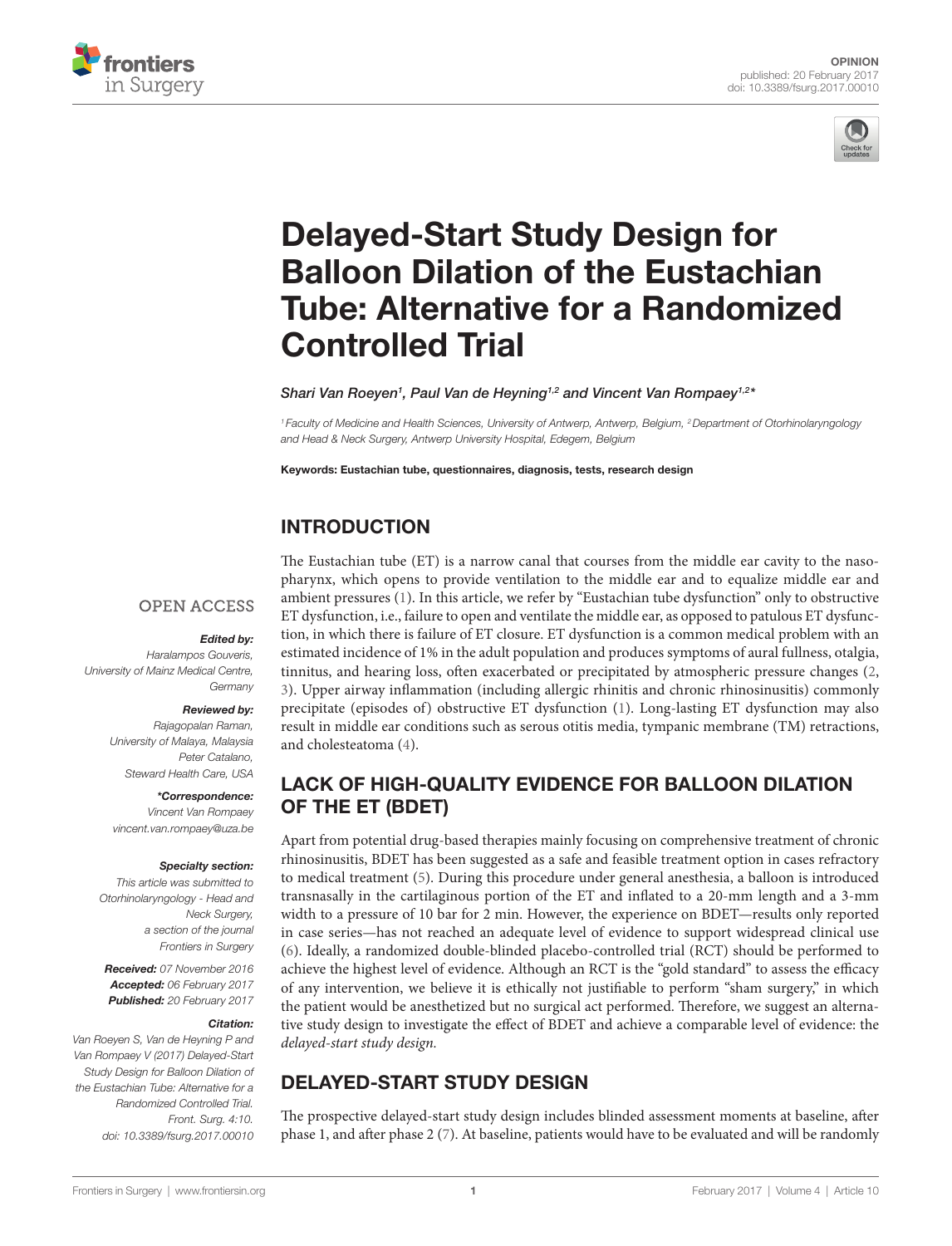assigned to either the group that will receive immediate treatment or a group with a waiting time for the treatment, generally 12 weeks (**[Figure 1](#page-1-0)**). While one group will receive (immediate) treatment at the beginning of phase 1, another group will be assessed at the end of phase 1 without receiving any treatment. The latter group will then receive (late) treatment, while the first group will be reassessed twice (at the end of phase 1 and phase 2). Both groups will be reassessed after phase 2. Ideally at the end of phase 1, the assessment would demonstrate statistical significance between the treated group and the group that was not treated yet. At the end of phase 2 (when all patients are treated), this statistically significant difference would disappear. Intermediate measures could include repeated scoring by means of the Eustachian Tube Dysfunction Questionnaire (ETDQ-7).

## MINIMAL ET OUTCOME MEASURES

There are a wide range of ET function tests including impedance audiometry ([8](#page-2-7)), otoscopy ([9](#page-2-8)), endoscopic findings ([10\)](#page-2-9), Eustachian Tube Score ([11\)](#page-2-10), tympanometry ([4](#page-2-3), [12](#page-2-11)), Valsalva maneuver [\(9,](#page-2-8) [11](#page-2-10), [12](#page-2-11)), and pure-tone audiometry, but none can be considered as a gold standard. The optimal assessment tool for ET dysfunction lies probably in a combination of objective clinical tests and patient-reported outcome measures [\(13](#page-2-12), [14\)](#page-2-13). At each time point, an identical set of outcome measures should be used. We would prefer to use a combination including tympanometry, tubomanometry, and the ability to perform Valsalva maneuver during otoscopy. The 7-item ETDQ-7 and the Eustachian Tube Score 7 (ETS-7) can be used as patient-reported outcome measures. However, none of the suggested diagnostic tools are uniformly able to determine the adequacy of tubal function.

## **Tympanometry**

Tympanometry is one of the few tests for ET dysfunction in regular clinical use. Though the technique is fast and robust, it is limited by middle ear pressure that can vary considerably over the course of a few hours. Consequently, a single measure of middle ear pressure might not provide enough information on ET opening [\(15](#page-2-14)).

#### **Tubomanometry**

The use of tubomanometry in clinical practice is still limited. Initial research suggested that this test can detect ET dysfunction with a sensitivity of 49% and specificity of 93% for opening threshold measurements, and a sensitivity of 87% and specificity of 67% for latency measurements ([13\)](#page-2-12). Its main limitations are that it is time-consuming and has a significant inter-operator variability ([16\)](#page-2-15).

## **Otoscopy**

During otoscopy features like middle ear effusion or TM retraction can be suggestive for ET dysfunction. However, it is an insensitive measure of physiological performance of the ET and should rather be considered as a complication of ET dysfunction. As an alternative, patients with an aerated middle ear can perform a Valsalva maneuver while the TM is being visualized. When the patient indicates a change in aural pressure or the TM moves during the maneuver, it is suggestive for patency of the ET. However, up to one-third of healthy individuals fail this test [\(17\)](#page-2-16).

# The 7-Item ETDQ-7

<span id="page-1-0"></span>The ETDQ-7 is a disease-specific instrument for the assessment of symptoms related to obstructive ET dysfunction. It is the only

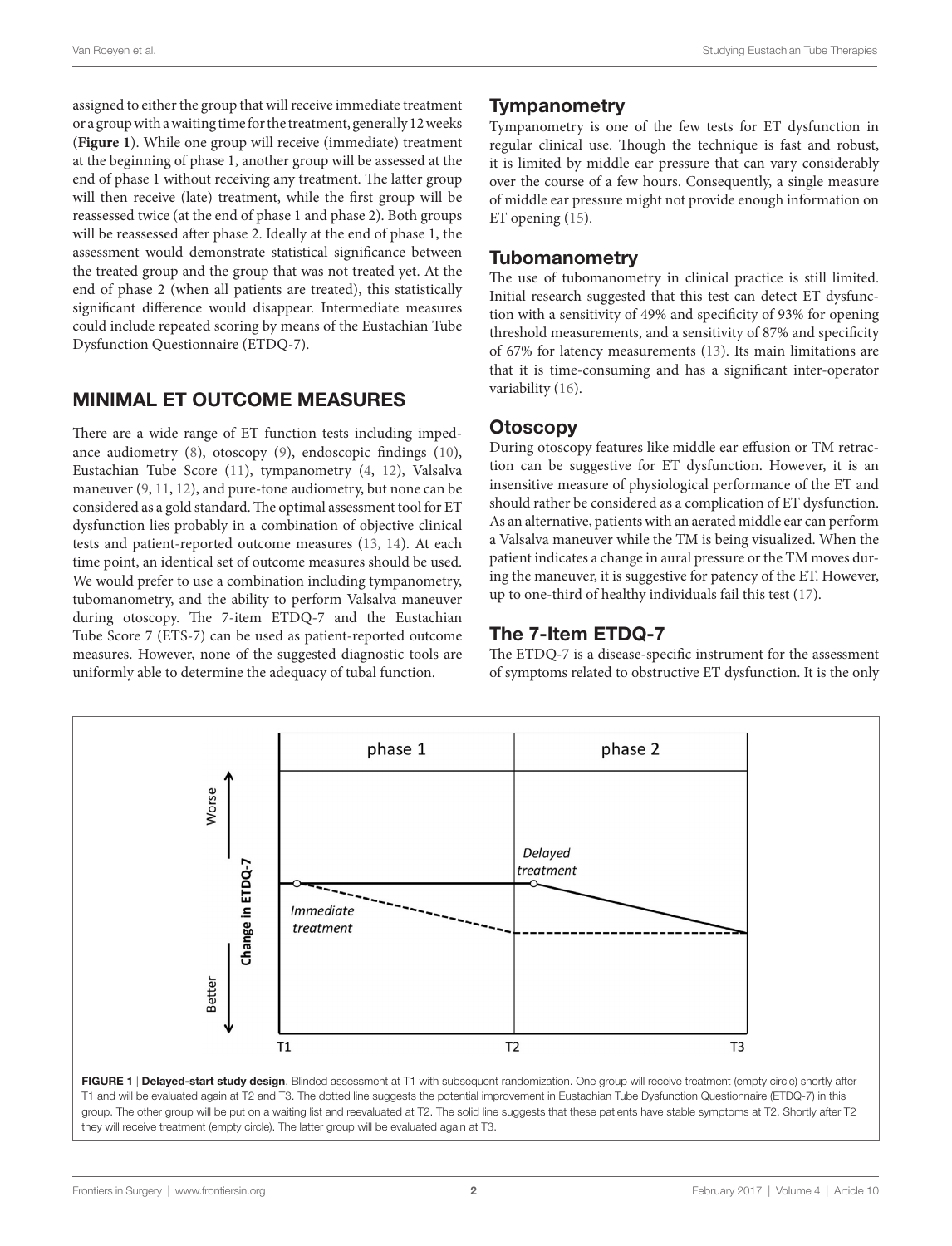symptom score of ET dysfunction to have undergone validation studies [\(18–](#page-2-17)[20\)](#page-3-0). The ETDQ-7 cannot discriminate between patients with obstructive and patulous ET dysfunction. However, we believe it is a precise measure of symptoms in patients with obstructive ET dysfunction [\(19](#page-3-1)). A recent study by our group showed that this questionnaire is responsive to change in patients with baro-challenge-induced ET dysfunction who have undergone BDET ([20](#page-3-0)).

#### The ETS-7

The ETS-7 has been reported as a promising diagnostic tool for obstructive ET dysfunction ([21](#page-3-2)). An advantage of the ETS-7 is the inclusion of objective and subjective elements including tubomanometry, tympanometry, and objective Valsalva.

#### CONCLUSION AND FUTURE DIRECTIONS

Clinical research in patients with ET disorders still suffers from the lack of high-quality evidence. The health technology assessment by Llewellyn et al. ([6\)](#page-2-5) identified the variability in inclusion criteria and unclear and variable definitions for ET dysfunction as one of the principal findings. Therefore, definitions and diagnostic criteria were suggested in the 2015 consensus statement by Schilder et al. ([14\)](#page-2-13), which provides a significant step toward the design of future (high-quality) trials. In this consensus statement, RCTs were suggested to study change after treatment and to improve the level of evidence. Indeed, ideally an RCT should be performed to achieve the highest level of evidence. Although the surgeon is not blinded to the treatment allocation,

### **REFERENCES**

- <span id="page-2-0"></span>1. Leuwer R, Koch U. Anatomy and physiology of the auditory tube. Therapeutic possibilities in chronic disorders of tubal function. *HNO* (1999) 47:514–23.
- <span id="page-2-1"></span>2. Browning GG, Gatehouse S. The prevalence of middle ear disease in the adult British population. *Clin Otolaryngol Allied Sci* (1992) 17:317–21.
- <span id="page-2-2"></span>3. Snow JB, Wackym P. Diagnosis and tests of function. In: Wackym PA, Snow J, editors. *Ballenger's Otolaryngology – Head and Neck Surgery*. People's Medical Publishing House (2009). p. 113–37.
- <span id="page-2-3"></span>4. McCoul ED, Anand VK. Eustachian tube balloon dilation surgery. *Int Forum Allergy Rhinol* (2012) 2:191–8. doi:[10.1002/alr.21007](https://doi.org/10.1002/alr.21007)
- <span id="page-2-4"></span>5. Ockermann T, Reineke U, Upile T, Ebmeyer J, Sudhoff HH. Balloon dilatation Eustachian tuboplasty: a clinical study. *Laryngoscope* (2010) 120:1411–6. doi:[10.1002/lary.20950](https://doi.org/10.1002/lary.20950)
- <span id="page-2-5"></span>6. Llewellyn A, Norman G, Harden M, Coatesworth A, Kimberling D, Schilder A, et al. Interventions for adult Eustachian tube dysfunction: a systematic review. *Health Technol Assess* (2014) 18:1–180, v–vi. doi[:10.3310/](https://doi.org/10.3310/hta18460) [hta18460](https://doi.org/10.3310/hta18460)
- <span id="page-2-6"></span>7. D'Agostino RB. The delayed-start study design. *N Engl J Med* (2009) 361:1304–6. doi:[10.1056/NEJMsm0904209](https://doi.org/10.1056/NEJMsm0904209)
- <span id="page-2-7"></span>8. Poe DS, Silvola J, Pyykko P. Balloon dilation of the cartilaginous Eustachian tube. *Otolaryngol Head Neck Surg* (2011) 144:563–9. doi:[10.1177/01945998](https://doi.org/10.1177/01945998
11399866) [11399866](https://doi.org/10.1177/01945998
11399866)
- <span id="page-2-8"></span>9. Poe DS, Hanna BM. Balloon dilation of the cartilaginous portion of the Eustachian tube: initial safety and feasibility analysis in a cadaver model. *Am J Otolaryngol* (2011) 32:115–23. doi[:10.1016/j.amjoto.2009.](https://doi.org/10.1016/j.amjoto.2009.
11.008) [11.008](https://doi.org/10.1016/j.amjoto.2009.
11.008)
- <span id="page-2-9"></span>10. Augustine AM, Varghese L, Michael RC, Albert RR, Job A. The efficacy of dynamic slow motion video endoscopy as a test of Eustachian tube

blinded investigators can help to establish outcome. The most important consideration, however, is the ethical issue related to "sham surgery," in which the patient would be anesthetized but no surgical act to be performed, or only one side is treated in bilateral cases [\(14\)](#page-2-13). For this reason, we suggest an alternative study design to investigate treatment effect and achieve a comparable level of evidence: the *delayed-start study design* (also called the randomized-start design) [\(7\)](#page-2-6). Although this study design shows great promise and regulatory authorities have shown to support this approach, few clinical researchers are aware of it.

In our opinion, this study design can provide a high-quality alternative to RCTs without potential objections by ethics committees toward randomization of real surgery and sham surgery. The optimal test (i.e., validated for the condition) for studying serous otitis media would be tympanometry, and in case of barochallenge-induced ETD, tubomanometry and the ETDQ-7 are the evaluation methods.

### AUTHOR CONTRIBUTIONS

VS, PH, and VR provided substantial contributions to the conception or design of the work; to the acquisition, analysis, and interpretation of data for the work; and to drafting the work or revising it critically for important intellectual content; gave final approval of the version to be published; and agreed to be accountable for all aspects of the work in ensuring that questions related to the accuracy or integrity of any part of the work are appropriately investigated and resolved.

<span id="page-2-10"></span>function. *J Laryngol Otol* (2013) 127:650–5. doi[:10.1017/S0022215](https://doi.org/10.1017/S0022215
113001023) [113001023](https://doi.org/10.1017/S0022215
113001023) 

- 11. Schröder S, Reineke U, Lehmann M, Ebmeyer J, Sudhoff H. Chronic obstructive Eustachian tube dysfunction in adults: long-term results of balloon Eustachian tuboplasty. *HNO* (2013) 61:142–51. doi:[10.1007/](https://doi.org/10.1007/s00106-012-2573-3) [s00106-012-2573-3](https://doi.org/10.1007/s00106-012-2573-3)
- <span id="page-2-11"></span>12. Jurkiewicz D, Bień D, Szczygielski K, Kantor I. Clinical evaluation of balloon dilation Eustachian tuboplasty in the Eustachian tube dysfunction. *Eur Arch Otorhinolaryngol* (2013) 270:1157–60. doi:[10.1007/s00405-012-2243-9](https://doi.org/10.1007/s00405-012-2243-9)
- <span id="page-2-12"></span>13. Smith ME, Tysome JR. Tests of Eustachian tube function: a review. *Clin Otolaryngol* (2015) 40:300–11. doi:[10.1111/coa.12428](https://doi.org/10.1111/coa.12428)
- <span id="page-2-13"></span>14. Schilder AG, Bhutta MF, Butler CC, Holy C, Levine LH, Kvaerner K, et al. Eustachian tube dysfunction: consensus statement on definition, types, clinical presentation and diagnosis. *Clin Otolaryngol* (2015) 40:407–11. doi:[10.1111/coa.12475](https://doi.org/10.1111/coa.12475)
- <span id="page-2-14"></span>15. Grøntved A, Krogh HJ, Christensen PH, Jensen PO, Schousboe HH, Hentzer E. Monitoring middle ear pressure by tympanometry. A study of middle ear pressure variation through seven hours. *Acta Otolaryngol* (1989) 108:101–6.
- <span id="page-2-15"></span>16. Schröder S, Lehmann M, Korbmacher D, Sauzet O, Sudhoff H, Ebmeyer J. Evaluation of tubomanometry as a routine diagnostic tool for chronic obstructive Eustachian tube dysfunction. *Clin Otolaryngol* (2015) 40:691–7. doi:[10.1111/coa.12451](https://doi.org/10.1111/coa.12451)
- <span id="page-2-16"></span>17. Finkelstein Y, Talmi YP, Zohar Y, Laurian N. Study of Toynbee phenomenon by combined intranasopharyngeal and tympanometric measurements. *Ann Otol Rhinol Laryngol* (1988) 97:199–206.
- <span id="page-2-17"></span>18. Schröder S, Lehmann M, Sudhoff H, Ebmeyer J. Assessment of chronic obstructive Eustachian tube dysfunction: evaluation of the German version of the Eustachian Tube Dysfunction Questionnaire. *HNO* (2014) 62:162–4. doi:[10.1007/s00106-013-2764-6](https://doi.org/10.1007/s00106-013-2764-6)